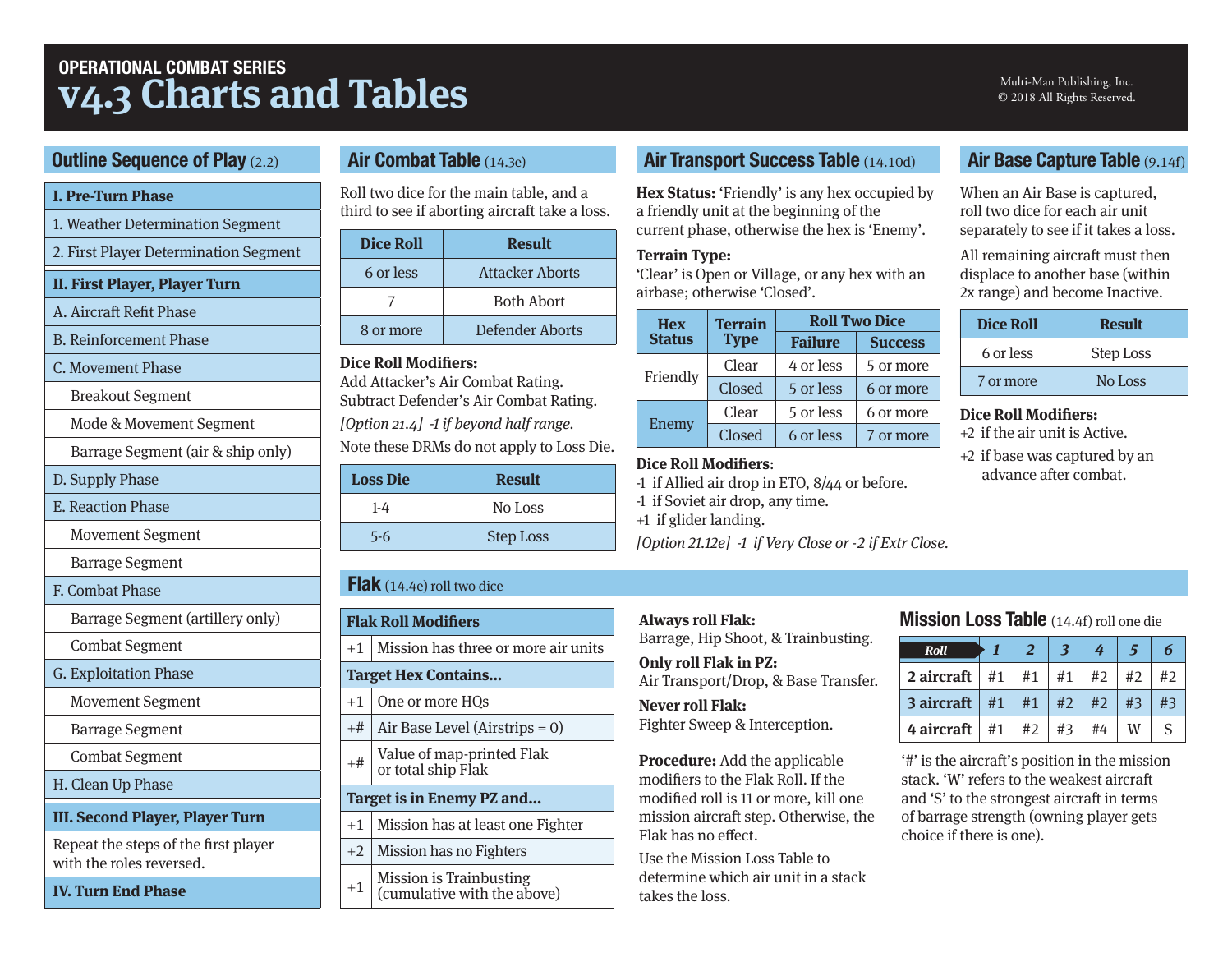#### Multi-Man Publishing, Inc. © 2018 All Rights Reserved.

## **OCS Charts & Tables v4.3 (page 2)**

#### **Combat Sequence Summary** (9.2)

- 1. The attacker identifes the defending and attacking hexes.
- 2. Both players expend required SPs. The defender can spend no supply and defend at half strength.
- 3. The attacker identifes his Action Rating unit, followed by the defender identifying his.
- 4. The defender announces terrain choices (9.3b) and players determine the initial odds.
- 5. Announce Action Rating values, attacker frst then the defender (9.6).
- 6. Roll two dice to determine Surprise. Modify the odds column as per 9.8.
- 7. Roll two dice, modify by the DRM in 9.6 to determine the result (9.10).
- 8. Execute the results attacker frst, then the defender.
- 9. Perform retreats and advances (9.12).

## **Surprise Rolls** (9.8)

Roll two dice, add the AR diferential for the combat. If a player gains surprise, roll one die for column shifs.

| <b>Overrun Attack:</b>               |                         |  |  |  |  |  |  |
|--------------------------------------|-------------------------|--|--|--|--|--|--|
| Attacker gains Surprise<br>9 or more |                         |  |  |  |  |  |  |
| Defender gains Surprise<br>6 or less |                         |  |  |  |  |  |  |
| <b>Regular Attack:</b>               |                         |  |  |  |  |  |  |
| 10 or more                           | Attacker gains Surprise |  |  |  |  |  |  |
| 5 or less                            | Defender gains Surprise |  |  |  |  |  |  |

#### **Dice Roll Modifers**:

-1 if defender in Hedgehog (any Level).

## **Anti-Tank Effects** (9.4e)

Reduce a x2 Terrain Efect for attacking Armor or Mech to x1.5 when the defender's hex has the same or higher level of AT.

- a) Heavy AT Efects are given to hedgehogs, all Yellow-coded units, Red-coded units with Tank symbol (such as Soviet Tank Brigade), and Anti-Tank or Anti-Aircraft units.
- b) Light AT Efects are given to Red-coded units which do not have a tank symbol.

c) No AT Efects are given to all other unit types.

## **Action Rating Mods** (9.6)

-1 if unit is in DG Mode.

Units in Strat Mode reduce their printed Action Rating to zero.

## **Combat Supply** (9.5)

1T per attacking step. (DAK 2-step brigades cost 1T)

#### **Defender:**

2T per combat

Units can use Internal Stocks (12.10) only if on-map supply is unavailable. Defenders have the option to withhold combat supply and defend at 1/2.

(if 1 RE or less, cost is 1T).

Size Equivalents:

 $1$  RE =  $1$  SP =  $4T$ 

#### **Capture Table** (9.14b & 9.14c) roll one die

Check each category in the hex separately when enemy Attack-Capable units enter the hex.

| <b>Roll</b>    | $\mathbf{Dump}$ (on<br>ground) 1 | <b>Trucks</b> (and<br>loaded SPs) 2, 4 | <b>Wagons</b> (and<br>loaded SPs) 3, 4 |  |  |
|----------------|----------------------------------|----------------------------------------|----------------------------------------|--|--|
| 1              |                                  |                                        |                                        |  |  |
| $\overline{2}$ | 25                               |                                        |                                        |  |  |
| 3              | 25                               | 25                                     | 25                                     |  |  |
| 4              | 50                               | 50                                     | 50                                     |  |  |
| 5              | 50                               | 50                                     | 75                                     |  |  |
|                | 75                               | 75                                     | 100                                    |  |  |

## **Attrition Table** (12.8b) roll two dice

Use the column of the best AR in stack that is OOS.

|          | <b>Action Rating</b> |           |                |         |                          |                |  |  |  |  |  |  |  |
|----------|----------------------|-----------|----------------|---------|--------------------------|----------------|--|--|--|--|--|--|--|
| 5        | 4                    | 3         | $\overline{2}$ | 1       | $\bf{0}$                 | <b>Result</b>  |  |  |  |  |  |  |  |
| $2 - 8$  | $2 - 7$              | $2 - 5$   | $2 - 3$        | 2       | $\overline{\phantom{0}}$ | <b>No Loss</b> |  |  |  |  |  |  |  |
| $9 - 10$ | 8-9                  | $6 - 7$   | $4 - 5$        | $3-4$   | $2 - 3$                  | -1 Step        |  |  |  |  |  |  |  |
| 11       | 10                   | $8-9$     | $6 - 7$        | $5 - 6$ | $4 - 5$                  | -2 Steps       |  |  |  |  |  |  |  |
| 12       | 11                   | $10 - 11$ | $8-9$          | $7 - 8$ | $6 - 7$                  | -4 Steps       |  |  |  |  |  |  |  |
| $13+$    | $12+$                | $12+$     | $10+$          | $9+$    | $8+$                     | - All Steps    |  |  |  |  |  |  |  |

Dice Roll Modifier:  $+3$  if there are 5 or more steps in hex.

## **Attacker: Explanation of Combat Results** (9.10)

- **A** Attacker
- **D** Defender
- **L#** Loss Number, lose # steps.
- **o#** Option Number, retreat or step loss option.
- **DG** Defender is Disorganized.
- **e#** Attackers with action ratings of # or more are exploitation marked.

Note e# results only apply to attacks made in the Combat Phase.

#### **Explanation of Results:**

Number is % captured. The rest is handled per the notes below:

- 1. Remainder is destroyed.
- 2. Remainder displaces up to 10 hexes.
- 3. Remainder displaces up to 5 hexes.
- 4. Captured vehicles can immediately move if captured during the Movement Phase.

Note Extenders collapse per 9.14d.

## **Dump Blowing** (12.11a)

Roll one die. Attempts can be made in all three friendly movement segments.

| Roll    | % Destroyed |
|---------|-------------|
| 1       | 25          |
| $2 - 3$ | 50          |
| $4 - 5$ | 75          |
|         | 100         |

- Notes:
- 1) If the attacker takes his option as a retreat void any exploitation result.
- 2) The defender can ignore his options if the attacker chooses to use an option to retreat or if the attacker is destroyed before taking any options. The defender can choose to apply his full option even if it was negated.
- 3) A retreat of 2 or more hexes triggers a DG result the instant a combat unit enters the second hex of its retreat.
- 4) No attack involving three or more attacking hexes OR any two non-adjacent hexsides ever generates an exploit result. Ignore any "e" result in such an attack, but apply the remaining results normally.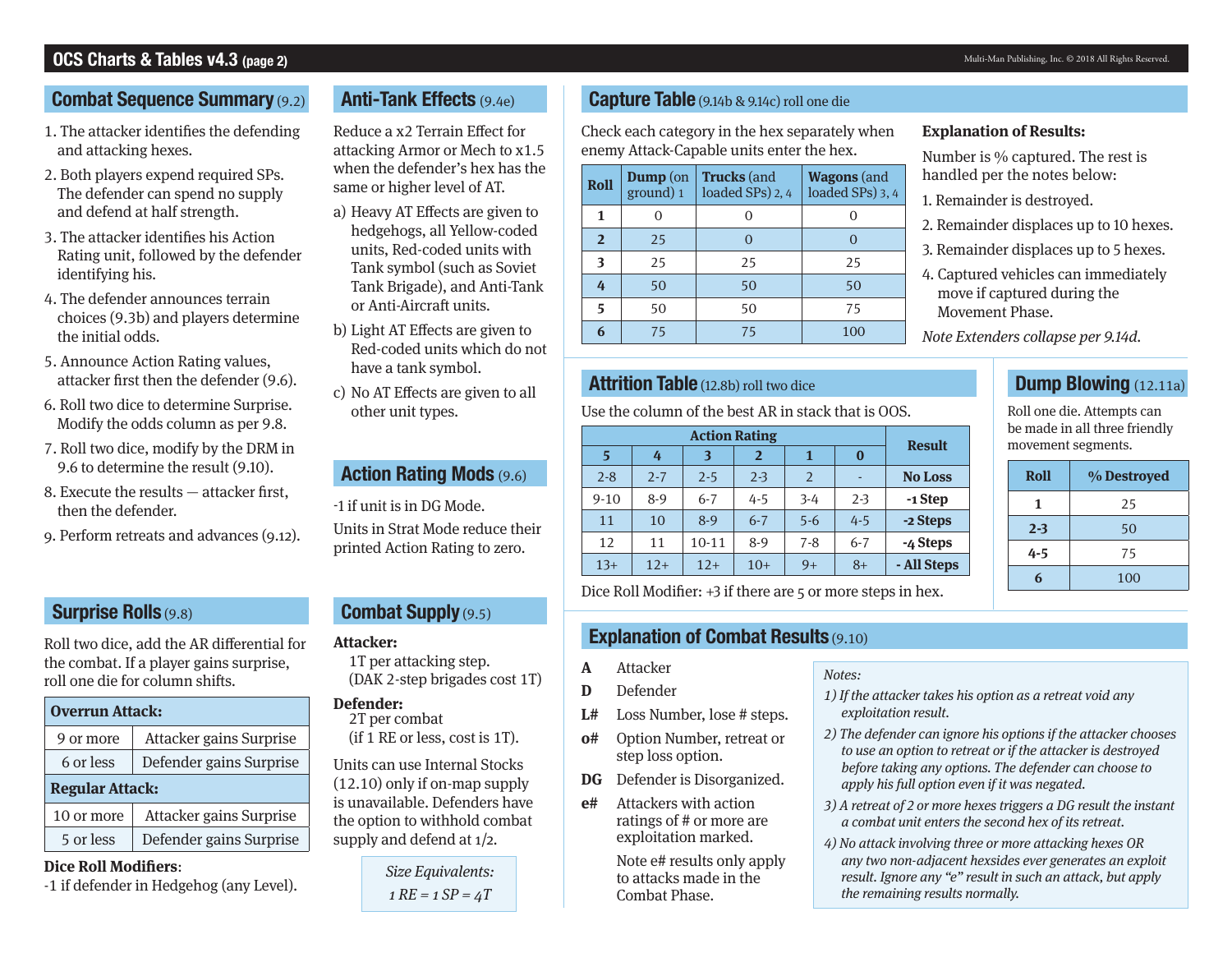# **Combat Table** (9.9) roll two dice

Dice Roll Modifiers: Add the Action Rating of selected attacking unit. Subtract the Action Rating of selected defending unit and the Hedgehog Level (if any is in the hex).

| <b>Extr Close</b>       | 1:2                 | 1:1          | 2:1                 | 3:1                 | 4:1                    | 8:1                 | 12:1                | 16:1                | 20:1                | 28:1                | 36:1                   | 44:1                | 52:1                | <b>Extr Close</b>       |
|-------------------------|---------------------|--------------|---------------------|---------------------|------------------------|---------------------|---------------------|---------------------|---------------------|---------------------|------------------------|---------------------|---------------------|-------------------------|
| <b>Very Close</b>       | 1:3                 | 1:2          | 1:1                 | 2:1                 | 3:1                    | 4:1                 | 6:1                 | 9:1                 | 12:1                | 15:1                | 18:1                   | 21:1                | 24:1                | <b>Very Close</b>       |
| <b>Close</b>            | 1:4                 | 1:3          | 1:2                 | 1:1                 | 2:1                    | 3:1                 | 4:1                 | 6:1                 | 8:1                 | 10:1                | 12:1                   | 15:1                | 18:1                | <b>Close</b>            |
| <b>Open</b>             | 1:5                 | 1:4          | 1:3                 | 1:2                 | 1:1                    | 2:1                 | 3:1                 | 4:1                 | 5:1                 | 7:1                 | 9:1                    | 11:1                | 13:1                | <b>Open</b>             |
| 1 or less               | AL2                 | AL2          | AL2                 | AL2                 | AL2                    | AL2                 | AL2                 | AL101               | AL101<br>Do1        | AL101<br>Do1        | AL1<br>Do1             | AL1<br>Do1          | AL1<br><b>DL101</b> | 1 or less               |
| $\overline{2}$          | AL2                 | AL2          | AL2                 | AL2                 | AL2                    | AL2                 | AL101               | AL101<br>Do1        | AL101<br>Do1        | AL1<br>Do1          | AL1<br>Do1             | Ao1<br>DL101        | Ao1<br><b>DL101</b> | $\overline{2}$          |
| $\overline{\mathbf{3}}$ | AL2                 | AL2          | AL2                 | AL2                 | AL2                    | AL101               | AL101<br>Do1        | AL101<br>Do1        | AL1<br>Do1          | AL1<br>Do1          | Ao1<br><b>DL101</b>    | Ao1<br><b>DL101</b> | Ao1<br><b>DL101</b> | $\overline{\mathbf{3}}$ |
| 4                       | AL2                 | AL2          | AL2                 | AL2                 | AL101                  | AL101<br>Do1        | AL101<br>Do1        | AL1<br>Do1          | AL1<br>Do1          | Ao1<br>Do1          | Ao1<br>DL101           | Ao1<br>DL101        | Ao1 e4<br>DL102     | $\overline{4}$          |
| 5 <sup>5</sup>          | AL2                 | AL2          | AL2                 | AL101               | AL101<br>Do1           | AL101<br>Do1        | AL1<br>Do1          | AL1<br>Do1          | Ao1<br>Do1          | Ao1<br><b>DL101</b> | Ao1<br><b>DL101</b>    | Ao1 e4<br>DL102     | Ae4<br>DL102        | 5 <sup>5</sup>          |
| 6                       | AL2                 | AL2          | AL101               | AL101<br>Do1        | AL101<br>Do1           | AL1<br>Do1          | AL1<br>Do1          | Ao1<br>Do1          | Ao1<br><b>DL101</b> | Ao1<br><b>DL101</b> | Ao1<br>DL101           | Ae4<br>DL102        | Ae4<br>DL102        | $\boldsymbol{6}$        |
| $\overline{7}$          | AL101               | AL101        | AL101<br>Do1        | AL101<br>Do1        | AL101<br>Do1           | AL1<br>Do1          | Ao1<br>Do1          | Ao1<br><b>DL101</b> | Ao1<br><b>DL101</b> | Ao1<br><b>DL101</b> | Ao1 e4<br><b>DL102</b> | Ae4<br>DL102        | Ae3<br>DL2o2DG      | $\overline{7}$          |
| 8                       | AL101               | AL101<br>Do1 | AL101<br>Do1        | AL101<br>Do1        | AL <sub>1</sub><br>Do1 | Ao1<br>Do1          | Ao1<br><b>DL101</b> | Ao1<br>DL101        | Ao1<br><b>DL101</b> | Ao1 e4<br>DL102     | Ae4<br>DL102           | Ae4<br>DL102        | Ae3<br>DL2o2DG      | 8                       |
| 9                       | AL101<br>Do1        | AL101<br>Do1 | AL101<br>Do1        | AL1<br>Do1          | Ao1<br>Do1             | Ao1<br>Do1          | Ao1<br><b>DL101</b> | Ao1<br><b>DL101</b> | Ao1 e4<br>DL102     | Ae4<br>DL102        | Ae4<br>DL102           | Ae3<br>DL2o2DG      | Ae3<br>DL2o2DG      | 9 <sup>°</sup>          |
| 10                      | AL101<br>Do1        | AL101<br>Do1 | AL1<br>Do1          | Ao1<br>Do1          | Ao1<br>Do1             | Ao1<br>DL101        | Ao1<br>DL101        | Ao1 e4<br>DL102     | Ae4<br>DL102        | Ae4<br>DL102        | Ae3<br>DL2o2DG         | Ae3<br>DL2o2DG      | Ae2<br>DL2o3DG      | 10                      |
| 11                      | AL101<br>Do1        | AL1<br>Do1   | Ao1<br>Do1          | Ao1<br>Do1          | Ao1<br><b>DL101</b>    | Ao1<br><b>DL101</b> | Ao1<br><b>DL101</b> | Ae4<br>DL102        | Ae4<br><b>DL102</b> | Ae3<br>DL2o2DG      | Ae3<br>DL2o2DG         | Ae3<br>DL2o2DG      | Ae2<br>DL2o3DG      | 11                      |
| 12                      | AL101<br>Do1        | Ao1<br>Do1   | Ao1<br>Do1          | Ao1<br>DL101        | Ao1<br>DL101           | Ao1<br><b>DL101</b> | Ao1 e4<br>DL102     | Ae4<br>DL102        | Ae3<br>DL2o2DG      | Ae3<br>DL2o2DG      | Ae3<br>DL2o2DG         | Ae2<br>DL2o3DG      | Ae2<br>DL2o3DG      | 12                      |
| 13                      | Ao1<br>Do1          | Ao1<br>Do1   | Ao1<br><b>DL101</b> | Ao1<br><b>DL101</b> | Ao1<br>DL102           | Ao1 e4<br>DL102     | Ae4<br>DL102        | Ae3<br>DL2o2DG      | Ae3<br>DL2o2DG      | Ae3<br>DL2o2DG      | Ae2<br>DL2o3DG         | Ae2<br>DL2o3DG      | Ae2<br>DL2o3DG      | 13                      |
| 14                      | Ao1<br>Do1          | Ao1<br>DL101 | Ao1<br>DL101        | Ao1 e4<br>DL102     | Ao1 e4<br>DL102        | Ae4<br>DL102        | Ae3<br>DL2o2DG      | Ae3<br>DL2o2DG      | Ae3<br>DL2o2DG      | Ae2<br>DL2o3DG      | Ae2<br>DL2o3DG         | Ae2<br>DL2o3DG      | Ae2<br>DL2o3DG      | 14                      |
| 15<br>or more           | Ao1<br><b>DL101</b> | Ao1<br>DL101 | Ao1 e4<br>DL102     | Ae4<br>DL102        | Ae4<br>DL102           | Ae3<br>DL2o2DG      | Ae3<br>DL2o2DG      | Ae2<br>DL2o3DG      | Ae2<br>DL2o3DG      | Ae2<br>DL2o3DG      | Ae2<br>DL2o3DG         | Ae2<br>DL2o3DG      | Ae2<br>DL2o3DG      | 15<br>or more           |

**Surprise Roll Basics**<br>A complete summary is on chart page 2

**Overrun Attacks:** 9 or more, Attacker Surprise 6 or less, Defender Surprise

Regular Attacks: 10 or more, Attacker Surprise

5 or less, Defender Surprise

OCS Charts & Tables v4.3 (page 3)